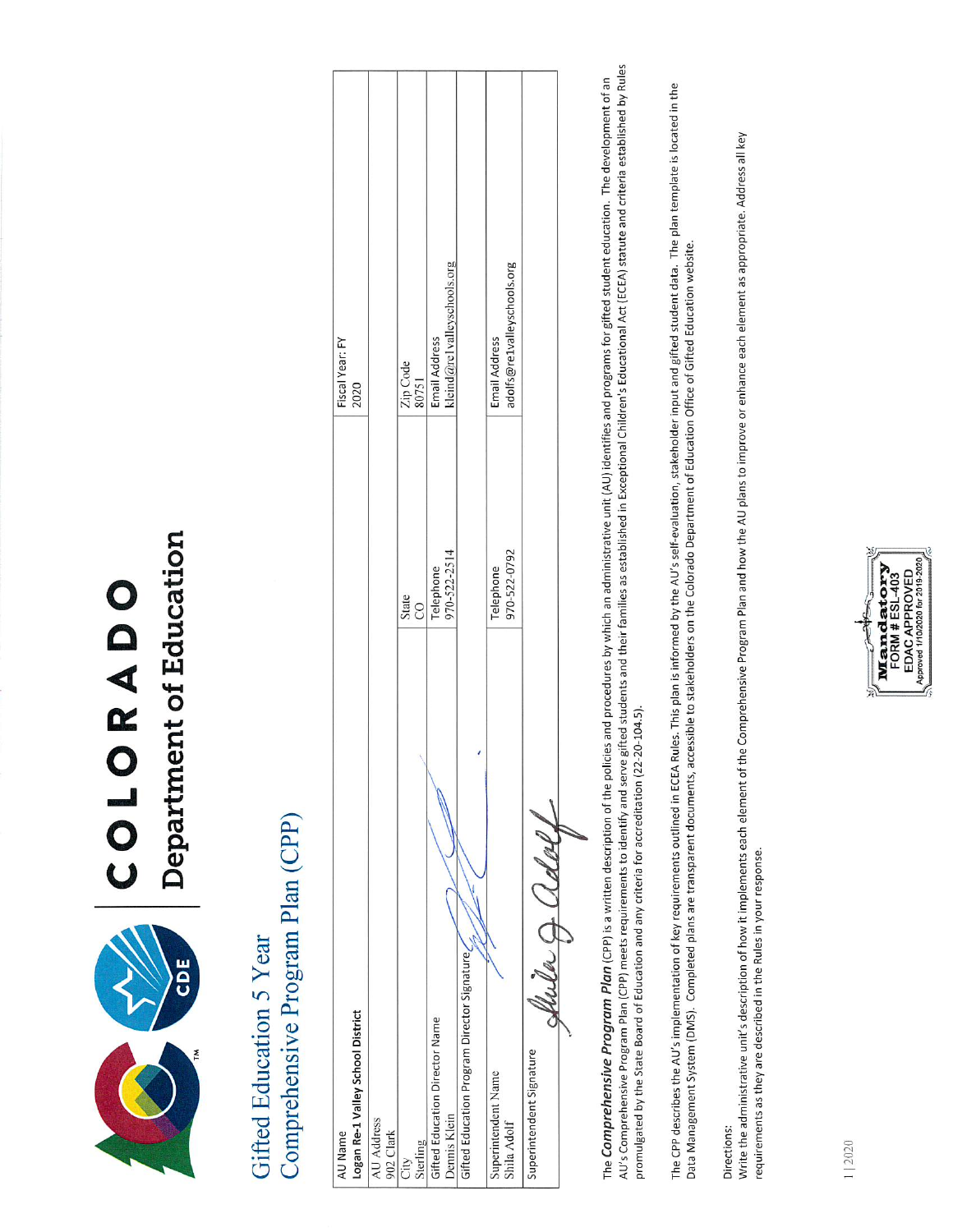

## COLORADO

**Department of Education** 

## **Gifted Education 5 Year** Comprehensive Program Plan (CPP)

| AU Name<br>Logan Re-1 Valley School District |               | Fiscal Year: FY<br>2020     |  |
|----------------------------------------------|---------------|-----------------------------|--|
| <b>AU Address</b>                            |               |                             |  |
| 902 Clark<br>City                            | State         | Zip Code                    |  |
| Sterling                                     | <sub>CO</sub> | 80751                       |  |
| <b>Gifted Education Director Name</b>        | Telephone     | <b>Email Address</b>        |  |
| Dennis Klein<br>970-522-2514                 |               | kleind@re1valleyschools.org |  |
| Gifted Education Program Director Signature  |               |                             |  |
|                                              |               |                             |  |
| Superintendent Name                          | Telephone     | <b>Email Address</b>        |  |
| Shila Adolf<br>970-522-0792                  |               | adolfs@re1valleyschools.org |  |
| Superintendent Signature                     |               |                             |  |
|                                              |               |                             |  |

The Comprehensive Program Plan (CPP) is a written description of the policies and procedures by which an administrative unit (AU) identifies and programs for gifted student education. The development of an AU's Comprehensive Program Plan (CPP) meets requirements to identify and serve gifted students and their families as established in Exceptional Children's Educational Act (ECEA) statute and criteria established by Rules promulgated by the State Board of Education and any criteria for accreditation (22-20-104.5).

The CPP describes the AU's implementation of key requirements outlined in ECEA Rules. This plan is informed by the AU's self-evaluation, stakeholder input and gifted student data. The plan template is located in the Data Management System (DMS). Completed plans are transparent documents, accessible to stakeholders on the Colorado Department of Education Office of Gifted Education website.

Directions:

Write the administrative unit's description of how it implements each element of the Comprehensive Program Plan and how the AU plans to improve or enhance each element as appropriate. Address all key requirements as they are described in the Rules in your response.



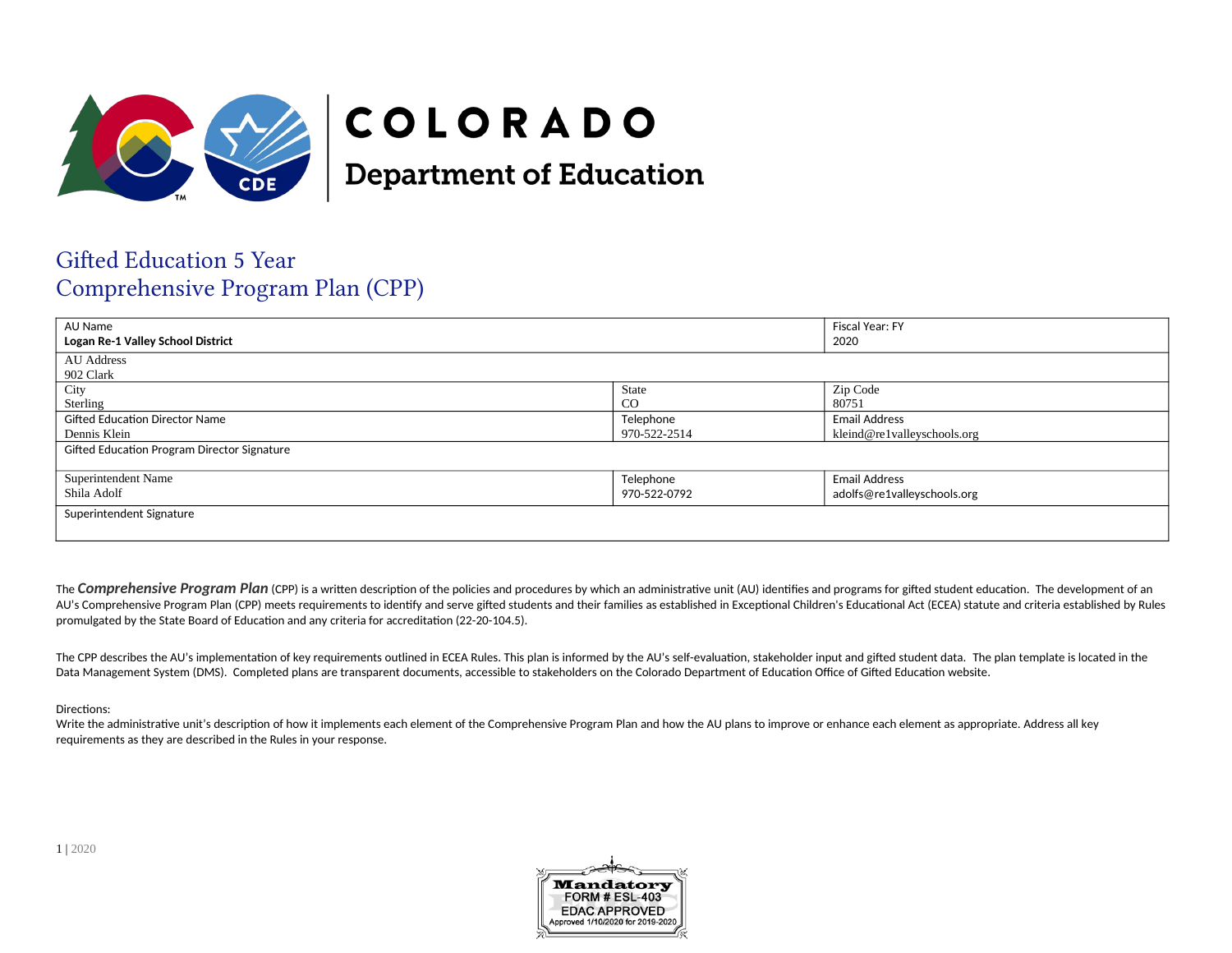|                                                                                                                                                                                                                                                                                                                                                                                                                                                                                                                                                                                                                                                                                                                                                                                                                                                                                |                                                                                                                                                                                                                                                                                                                                                                                                                                                                                                                                                                                                                                                                                                                                                                                                                                                                                                                                                                                          | If the AU plans to shift practices over the next                                                                                                                                                                                                                                                                                                                                                                                                                                                                                                                                                                                                                                                                                                                                                                                                                                           |
|--------------------------------------------------------------------------------------------------------------------------------------------------------------------------------------------------------------------------------------------------------------------------------------------------------------------------------------------------------------------------------------------------------------------------------------------------------------------------------------------------------------------------------------------------------------------------------------------------------------------------------------------------------------------------------------------------------------------------------------------------------------------------------------------------------------------------------------------------------------------------------|------------------------------------------------------------------------------------------------------------------------------------------------------------------------------------------------------------------------------------------------------------------------------------------------------------------------------------------------------------------------------------------------------------------------------------------------------------------------------------------------------------------------------------------------------------------------------------------------------------------------------------------------------------------------------------------------------------------------------------------------------------------------------------------------------------------------------------------------------------------------------------------------------------------------------------------------------------------------------------------|--------------------------------------------------------------------------------------------------------------------------------------------------------------------------------------------------------------------------------------------------------------------------------------------------------------------------------------------------------------------------------------------------------------------------------------------------------------------------------------------------------------------------------------------------------------------------------------------------------------------------------------------------------------------------------------------------------------------------------------------------------------------------------------------------------------------------------------------------------------------------------------------|
| <b>Exceptional Children's Education Act Program Element</b>                                                                                                                                                                                                                                                                                                                                                                                                                                                                                                                                                                                                                                                                                                                                                                                                                    | Please describe how the element is currently implemented in the AU. Address every<br>article of law in each element.                                                                                                                                                                                                                                                                                                                                                                                                                                                                                                                                                                                                                                                                                                                                                                                                                                                                     | five years, use the following to explain:<br>Describe the specific action steps (activities,<br>strategies) the AU will take<br>Identify the data, policies and procedures,<br>and/or research that supports the specific<br>steps that were selected<br>Identify who is responsible for implementing<br>$\bullet$<br>these actions steps<br>Provide a timeline for implementation with<br>specific benchmarks and dates<br>Identify the measures used to assess the<br>success of the proposed action                                                                                                                                                                                                                                                                                                                                                                                     |
| Procedures for Parent, Family, and Student Engagement 12.02(2)(a)<br>$12.02(2)(a)(i)$ The program plan shall describe how the AU<br>implements parent, family, and student engagement and                                                                                                                                                                                                                                                                                                                                                                                                                                                                                                                                                                                                                                                                                      | Parents are informed of gifted identification procedures through<br>multiple measures:                                                                                                                                                                                                                                                                                                                                                                                                                                                                                                                                                                                                                                                                                                                                                                                                                                                                                                   | Sterling School District intends to increase parent<br>engagement and communication opportunities<br>by:                                                                                                                                                                                                                                                                                                                                                                                                                                                                                                                                                                                                                                                                                                                                                                                   |
| communication with regard to gifted education programs that<br>include, but are not limited to: how parents are informed about<br>access to identification procedures; ways to educate parents and<br>families about giftedness or parenting gifted students; information<br>about involvement and progress reporting; what programming<br>options are available to match student strengths and challenges;<br>information about concurrent enrollment; how to be involved in<br>college and career planning; primary languages in the AU, and ways<br>parents and families may participate in the school community.<br>12.02(2)(a)(ii) In multi-district AUs and BOCES, methods of<br>engagement and communication may vary based upon individual<br>district procedures, but each district must have a plan for parent,<br>family, and student communication and engagement. | District website<br>$\bullet$<br>Note home to 2nd grade parents regarding CogAT<br>administration (Spanish version available)<br>Note home to parents of students who take the CogAT (new<br>$\bullet$<br>students, students with potential)(Spanish version available)<br>Gifted coordinator at each school<br>$\bullet$<br>Each school also has an Open House in August/September.<br>There is opportunity within these evenings to allow parents to<br>speak with GT Coordinators at their schools. On occasion,<br>formal presentations have been made at the Middle or High<br>School level.<br>Concurrent enrollment is discussed during the Open House and<br>Parent Meeting. High school counselors communicate<br>concurrent enrollment options with students and parents each<br>spring, through notes home, and announcements posted on the<br>schools' websites. Northeastern Junior College is located in our<br>community, which makes concurrent enrollment an attractive | 1. Investigate and monitor communication<br>methods for parents to establish what parents<br>want to know and how often. Implement a<br>consistent method of communication that<br>includes parent engagement opportunities,<br>connections to local affiliate, and gifted student<br>needs and programming options.<br>Step one: Utilize district-wide parent<br>feedback on survey sent out Fall of 2021 (GT<br>Director and school GT Coordinators).<br>Step two: Evaluate feedback and create two<br>different options for communication that<br>can be consistently used at each building<br>level by Dec 2021 (school GT Coordinators,<br>GT Director).<br>Step three: Implement chosen<br>communication options for two years<br>through Spring of 2023 (school GT<br>Coordinators).<br>Step four: Evaluate impact through updated<br>survey given in Fall of 2023 to assess needed |
|                                                                                                                                                                                                                                                                                                                                                                                                                                                                                                                                                                                                                                                                                                                                                                                                                                                                                | option for gifted students.<br>Parent Teacher Conferences are each October, during which the<br>student's Advanced Learning Plan is finalized. During<br>September and October, parents, student, and teachers all have<br>input into the ALP's content, which are standards-aligned.                                                                                                                                                                                                                                                                                                                                                                                                                                                                                                                                                                                                                                                                                                    | changes (school GT Coordinators).                                                                                                                                                                                                                                                                                                                                                                                                                                                                                                                                                                                                                                                                                                                                                                                                                                                          |
|                                                                                                                                                                                                                                                                                                                                                                                                                                                                                                                                                                                                                                                                                                                                                                                                                                                                                | Career exploration starts at the middle school level, with various<br>featured speakers students can select. Students also explore<br>career and workforce options through their ICAP, which we utilize<br>in grades 8-12.                                                                                                                                                                                                                                                                                                                                                                                                                                                                                                                                                                                                                                                                                                                                                               |                                                                                                                                                                                                                                                                                                                                                                                                                                                                                                                                                                                                                                                                                                                                                                                                                                                                                            |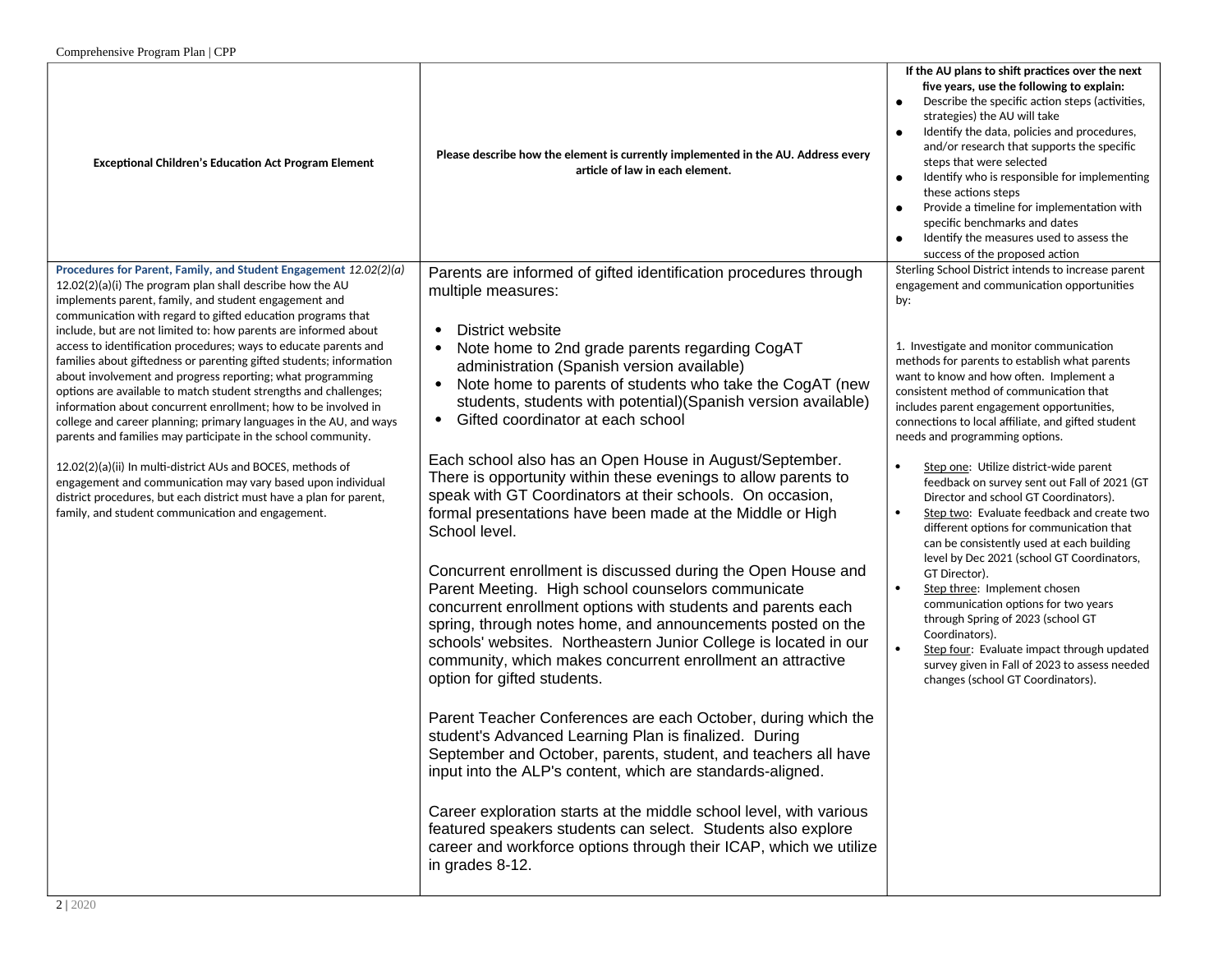|                                                                                                                                                                                                                                                                                                                                                                                                                                                                                                                                                                                                                                                                                                                                                                                                                                                                                                                                                      | Parent engagement options are offered during each Ultimate<br>Celebration at Northeastern Junior College. Fighting Invisible<br>Tigers and Gifted Teen Survival Guide books are used as a<br>resource for parents and students.                                                                                                                                                                                                                                                                                                                                                                                                                                                                                                                                                                     |  |
|------------------------------------------------------------------------------------------------------------------------------------------------------------------------------------------------------------------------------------------------------------------------------------------------------------------------------------------------------------------------------------------------------------------------------------------------------------------------------------------------------------------------------------------------------------------------------------------------------------------------------------------------------------------------------------------------------------------------------------------------------------------------------------------------------------------------------------------------------------------------------------------------------------------------------------------------------|-----------------------------------------------------------------------------------------------------------------------------------------------------------------------------------------------------------------------------------------------------------------------------------------------------------------------------------------------------------------------------------------------------------------------------------------------------------------------------------------------------------------------------------------------------------------------------------------------------------------------------------------------------------------------------------------------------------------------------------------------------------------------------------------------------|--|
| Definition of "Gifted Student" 12.02(2)(b)<br>$12.02(2)(b)$ The program plan shall include a written definition that is<br>the same as or substantially similar to the definition of "gifted<br>student" specified in section 12.01(16) of these Rules. This definition<br>shall serve as the basis for the implementation of all other program<br>plan elements described below.                                                                                                                                                                                                                                                                                                                                                                                                                                                                                                                                                                    | "Gifted and talented children" means those persons between the<br>ages of four and twenty-one whose abilities, talents, and potential<br>for accomplishment are so exceptional or developmentally<br>advanced that they require special provisions to meet their<br>educational programming needs. Children under five who are<br>gifted may also be provided with early childhood special<br>educational services.                                                                                                                                                                                                                                                                                                                                                                                 |  |
|                                                                                                                                                                                                                                                                                                                                                                                                                                                                                                                                                                                                                                                                                                                                                                                                                                                                                                                                                      | Gifted students include gifted students with disabilities (i.e. twice-<br>exceptional) and students with exceptional abilities or potential<br>from all socio-economic and ethnic, cultural populations. Gifted<br>students are capable of high performance, exceptional<br>production, or exceptional learning behavior by virtue of any or a<br>combination of these areas of giftedness:                                                                                                                                                                                                                                                                                                                                                                                                         |  |
|                                                                                                                                                                                                                                                                                                                                                                                                                                                                                                                                                                                                                                                                                                                                                                                                                                                                                                                                                      | General or specific intellectual ability<br>Specific academic aptitude<br>Creative or productive thinking<br>Leadership abilities<br>Visual arts, performing arts, musical or psychomotor<br>abilities                                                                                                                                                                                                                                                                                                                                                                                                                                                                                                                                                                                              |  |
|                                                                                                                                                                                                                                                                                                                                                                                                                                                                                                                                                                                                                                                                                                                                                                                                                                                                                                                                                      | This definition serves as a basis for the implementation of all<br>other program plan elements.                                                                                                                                                                                                                                                                                                                                                                                                                                                                                                                                                                                                                                                                                                     |  |
| Identification Procedures 12.02(2)(c)<br>The program plan shall describe the assessment process used by the<br>AU for identifying students who meet the definition specified in<br>section 12.01(16) and for identifying the educational needs of gifted<br>students. The assessment process shall recognize a student's<br>exceptional abilities or potential, interests, and needs in order to<br>guide student instruction and individualized planning and<br>programming. In traditionally underrepresented student groups and<br>visual/music/performing arts student groups or talent pools,<br>identification may require the collection of student information over<br>time, using additional data points from a response to intervention<br>approach, or additional assessment. The AU identification procedures<br>shall include, but need not be limited to:<br>$12.02(2)(c)(i)$ A method(s) to ensure equal and equitable access for all | Referrals for gifted identification are obtained through multiple<br>sources (teachers, parents, and students) at multiple times of the<br>year. A body of evidence is reviewed by the student's MTSS<br>team, which includes one member that is trained in gifted<br>identification. Gifted identification information is located in the<br>district MTSS manual. The body of evidence makeup includes<br>quantitative and qualitative data. For each category of<br>giftedness, 95th percentile or above and/or an<br>exceptional/distinguished rating are used as criteria for<br>determining exceptionality. Criteria for screening assessments is<br>a score range less than 95th percentile, used to determine further<br>data collection or talent pool designation. A determination will be |  |
| students. The program plan shall describe the efforts that the AU will                                                                                                                                                                                                                                                                                                                                                                                                                                                                                                                                                                                                                                                                                                                                                                                                                                                                               | completed within 30 days after referral. The identification of the<br>student is confirmed by the district gifted director. The gifted                                                                                                                                                                                                                                                                                                                                                                                                                                                                                                                                                                                                                                                              |  |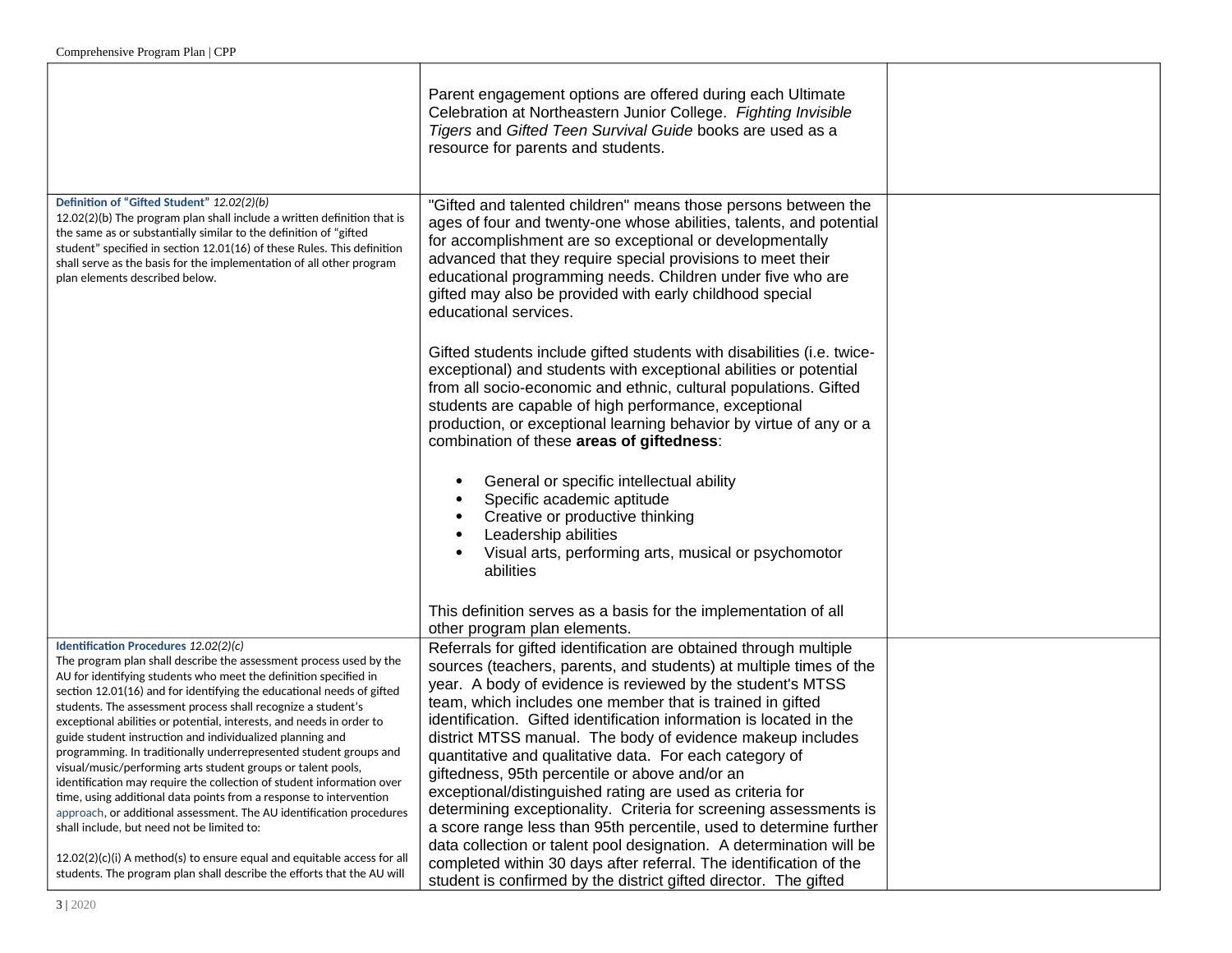| make to identify gifted students from all populations, including<br>preschool (if applicable) through twelfth grade students, minority<br>students, economically diverse students, culturally diverse students,<br>students with limited English proficiency and children with disabilities;                                                                                                                                                                           | director updates Infinite Campus and the district gifted database<br>at that time for identified and talent pool students. The student's<br>MTSS team sends the parent an identification determination<br>letter. An ALP is then completed for identified students, through |  |
|------------------------------------------------------------------------------------------------------------------------------------------------------------------------------------------------------------------------------------------------------------------------------------------------------------------------------------------------------------------------------------------------------------------------------------------------------------------------|-----------------------------------------------------------------------------------------------------------------------------------------------------------------------------------------------------------------------------------------------------------------------------|--|
| $12.02(2)(c)(ii)$ Referral procedures that seek referrals from a variety of<br>sources, and screening procedures used for conducting identification<br>assessment. Every AU is strongly encouraged to include optional<br>universal screening in identification procedures;                                                                                                                                                                                            | input from the student, parents, and teachers.<br>Universal screening is conducted in Spring at the second grade                                                                                                                                                            |  |
| 12.02(2)(c)(iii) A time line of no more than 30 school days after a<br>referral to determine whether a student will continue with formal<br>identification assessment, or will receive talent pool designation;                                                                                                                                                                                                                                                        | level, utilizing CogAT 7. Parents receive a CogAT 7 detailed<br>report explaining the results of the screening. Parents requesting<br>follow-up meet with the gifted coordinator, principal, or district<br>gifted director. CogAT 7 results are also uploaded to district  |  |
| 12.02(2)(c)(iv) Implementation of assessments that align with the<br>purpose of identifying exceptionality in the categories of giftedness,<br>and in traditionally underrepresented populations. The AU may                                                                                                                                                                                                                                                           | student information systems, making data access efficient for the<br>student's MTSS team.                                                                                                                                                                                   |  |
| choose local assessment tools from the Department's chart of<br>common and varied assessment tools used in identification;                                                                                                                                                                                                                                                                                                                                             | CogAT 7 is also administered (grades K-12) for any new<br>students, along with students exhibiting potential to teachers and/<br>or parents. Parents then receive a CogAT 7 detailed report and                                                                             |  |
| 12.02(2)(c)(v) Collection of data for a body of evidence that includes,<br>but is not limited to: assessment results from multiple sources and<br>multiple types of data (i.e. qualitative and quantitative data about<br>achievement, cognitive ability, performance, parent and teacher                                                                                                                                                                              | results are uploaded to district student information systems. The<br>results are communicated to parents and the MTSS team.                                                                                                                                                 |  |
| input, motivation and observations of gifted<br>characteristics/behaviors). The body of evidence contains data to<br>identify the strength area defined in the definition of gifted children<br>and determine appropriate programming services. These same<br>categories are used in data collection and for developing the ALP;                                                                                                                                       | Observation scales include Scales for Identifying Gifted Students<br>(SIGS) which parents complete, and the Gifted Evaluation Scale<br>(GES-3) which teachers complete.                                                                                                     |  |
| 12.02(2)(c)(vi) A review team procedure; and that includes at least<br>one person trained or endorsed in gifted identification and<br>programming;                                                                                                                                                                                                                                                                                                                     | Performance rubrics are available for arts, music, creativity, and<br>leadership. The rubrics are from sources recommended from<br>CDE Gifted Directors meetings.                                                                                                           |  |
| $12.02(2)(c)(vii)$ A review team procedure for determining<br>identification or a talent pool designation from a body of evidence<br>and for developing individualized ALPs for identified students. When<br>only cognitive ability assessment data meets criteria in a body of<br>evidence, the review team may determine that the student is<br>identified with general or specific intellectual ability. This<br>identification meets the condition of portability. |                                                                                                                                                                                                                                                                             |  |
| 12.02(2)(c)(viii) A determination letter for parents and school files<br>describing the decision of the review team, and area(s) of giftedness if<br>the student is found to have exceptional abilities; and                                                                                                                                                                                                                                                           |                                                                                                                                                                                                                                                                             |  |
| $12.02(2)(c)(ix)$ A communication procedure by which parents are<br>made aware of the identification assessment process for their<br>student, understand the results of the determination, and engage in<br>the development and review of the student's ALP.                                                                                                                                                                                                           |                                                                                                                                                                                                                                                                             |  |
| <b>Criteria for Determining Exceptional Ability (Giftedness) or Talent</b><br>Pool 12.02(2)(d)<br>12.02(2)(d)(i) For each category of giftedness defined in 12.01(16),<br>criteria for exceptional ability means: 95 percentile or above on a                                                                                                                                                                                                                          | For each category of giftedness, 95th percentile or above and/or<br>an exceptional/distinguished rating are used as criteria for<br>determining exceptionality. In Sterling, the CogAT aptitude<br>assessment, NWEA and CMAS tests, and behavior scales are all             |  |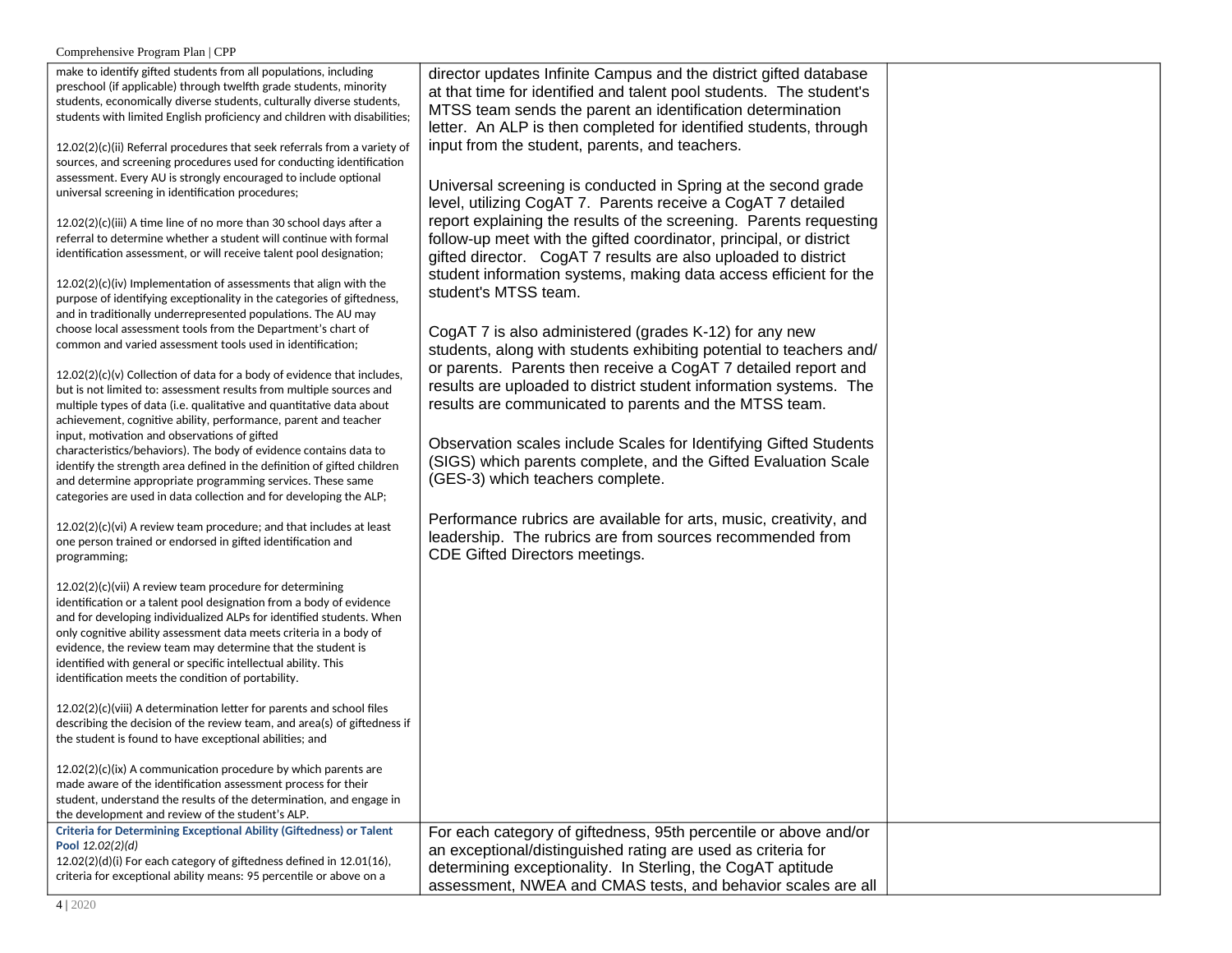| Comprehensive Program Plan   CPP                                                                                                                                                                                                                                                                                                                                                                                                                                                                                                                                                                                                                                                                                                                                                                                                                                                                                 |                                                                                                                                                                                                                                                                                                                                                                                                                                                                                                                                                                                                                                                                                                    |  |
|------------------------------------------------------------------------------------------------------------------------------------------------------------------------------------------------------------------------------------------------------------------------------------------------------------------------------------------------------------------------------------------------------------------------------------------------------------------------------------------------------------------------------------------------------------------------------------------------------------------------------------------------------------------------------------------------------------------------------------------------------------------------------------------------------------------------------------------------------------------------------------------------------------------|----------------------------------------------------------------------------------------------------------------------------------------------------------------------------------------------------------------------------------------------------------------------------------------------------------------------------------------------------------------------------------------------------------------------------------------------------------------------------------------------------------------------------------------------------------------------------------------------------------------------------------------------------------------------------------------------------|--|
| standardized nationally normed test or observation tool, or a rating<br>on a performance assessment that indicates<br>exceptionality/distinguished compared to age mates.                                                                                                                                                                                                                                                                                                                                                                                                                                                                                                                                                                                                                                                                                                                                        | used as they have nationally-normed capabilities to accurately<br>and fairly assess gifted exceptionality.                                                                                                                                                                                                                                                                                                                                                                                                                                                                                                                                                                                         |  |
| 12.02(2)(d)(ii) Not meeting criteria on a single assessment tool shall<br>not prevent further data collection or consideration for identification,<br>if other indicators suggest exceptional potential as observed in a body<br>of evidence.<br>12.02(2)(d)(iii) Criteria for screening assessments is a score range less<br>than the 95 percentile ranking or results on observation/performance<br>assessment tools as determined by the AU to determine referrals,<br>further data collection and observation, and/or formation of student<br>talent pools.                                                                                                                                                                                                                                                                                                                                                  | Criteria for screening assessments is a score range less than<br>95th percentile, used to determine further data collection or talent<br>pool designation. A determination will be completed within 30<br>days after referral. The identification of the student is confirmed<br>by the district gifted director.                                                                                                                                                                                                                                                                                                                                                                                  |  |
| Identification Portability 12.02(2)(e)<br>Identification portability shall be based upon AU implementation of<br>statewide identification procedures required in Section 12.02(2)(c)<br>and use of criteria set for exceptionality in Section 12.02(2)(d) and<br>determination of a student's identification in one or more of the<br>categories of giftedness as described in the state definition of gifted<br>children in Section 12.01(16). Administrative units shall implement<br>procedures for statewide portability of identification that include, but<br>may not be limited to:                                                                                                                                                                                                                                                                                                                       | Identifications of giftedness made in Sterling are portable to other<br>districts in Colorado as they all contain at least one nationally-<br>normed qualifying score at or above the 95 <sup>th</sup> percentile.<br>When a student withdraws from the district, the body of evidence<br>for identification and ALP is transferred to the new district.                                                                                                                                                                                                                                                                                                                                           |  |
| 12.02(2)(e)(i) A requirement that the sending school/district transfer<br>the body of evidence for identification and the ALP with student<br>records when the student moves from one district to another;<br>12.02(2)(e)(ii) Review of the transferred student's ALP within 45<br>school days of start date to determine programming options and<br>services that serve the identified area(s) according to the district and<br>community resources of the receiving district;<br>12.02(2)(e)(iii) If the receiving district finds the body of evidence to be<br>incomplete, the receiving district shall consult with, as practical, the<br>former district, parents, and student and re-evaluate the<br>identification determination; and.<br>12.02(2)(e)(iv) Communication to parents within 60 school days of<br>start date about how the new district will meet the needs outlined in<br>the student's ALP | For students new to our district, if the body of evidence is<br>incomplete, consultation with the former district, parents and<br>student for reevaluation will be completed. If the body of<br>evidence is determined to be complete, the student's gifted<br>identification is accepted and programming opportunities from<br>Sterling are offered as appropriate.<br>A new student's ALP is reviewed within 45 days of enrollment<br>into the district, and communication with parent is completed<br>within 60 days.                                                                                                                                                                           |  |
| Advanced Learning Plan Content 12.02(2)(f)<br>The AU shall develop an ALP for every gifted student according to the<br>student's determined area(s) of giftedness, interests, and<br>instructional and affective needs. The ALP shall be considered in<br>educational planning toward post-secondary readiness outcomes and<br>decision-making concerning subsequent programming for that<br>student and be used in the articulation/transition process, preschool<br>(if applicable) through grade 12. At the high school level ALPs may<br>blend with the student's individualized career and academic plan<br>(ICAP) if all content of the ALP are inclusive in the ICAP which includes<br>achievement and affective goals. The ALP content shall include, but<br>not be limited to:                                                                                                                          | Each gifted student has an ALP developed in the fall, with input<br>from the parents, teachers, and student. Included in the ALP is a<br>student profile which includes interest inventories. A standards-<br>aligned academic and affective goal is included. The academic<br>goal is either derived from a current grade standard, in which the<br>student goes deeper and more complex into the discipline, or is<br>benched off the next grade level's corresponding standard. The<br>affective goal is developed from personal, social, communication,<br>leadership, and/or cultural competency standard areas. The ALP<br>is considered in planning for post-secondary readiness, including |  |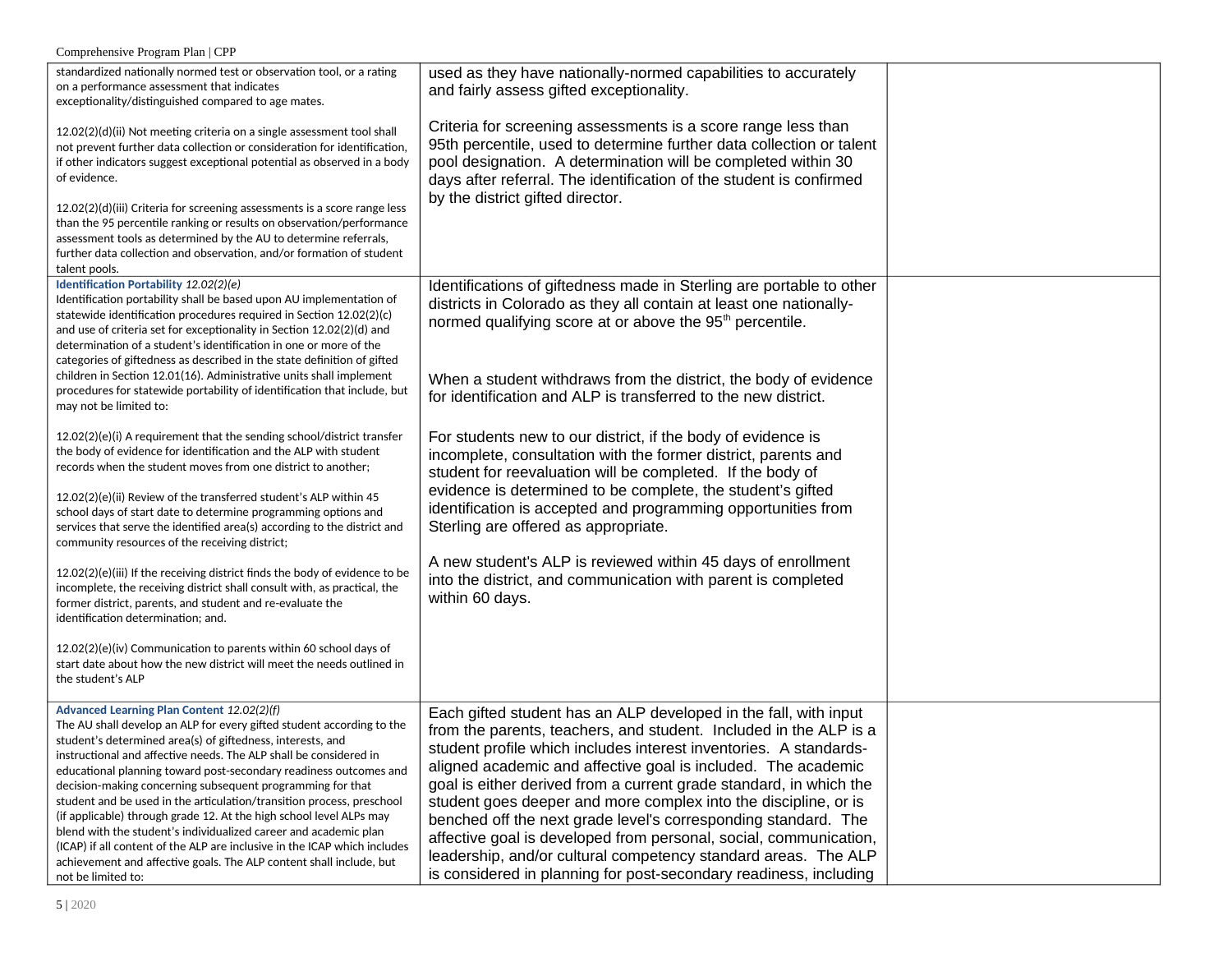| 12.02(2)(f)(i) A student profile described in a body of evidence. This<br>profile shall be subject to the AU's student records confidentiality<br>guidelines. The local AU determines periodic updates of the student<br>profile, especially in terms of interests, and/or demonstration of<br>previously unidentified strengths;<br>12.02(2)(f)(ii) A working-document section of the ALP. This portion of<br>the ALP records annual measurable, attainable achievement and<br>affective goals and progress. Achievement goals are standards-based<br>statements in strength area(s). Additional achievement goals may be<br>needed to address documented achievement gaps or career interest.<br>Affective goals reflect development of personal, social,<br>communication, leadership, and/or cultural competency;<br>12.02(2)(f)(iii) Description or delineation of supplemental curriculum,<br>activities, specific programs or coursework, specific strategies, and/or<br>extended or expanded learning opportunities available in the AU that<br>match a student's strength area(s) and support the goals;<br>12.02(2)(f)(iv) Progress reports that align with the AU's or member<br>district's schedule for parent-reporting and/or conferences about<br>student progress. Adjustments to goals and programming options<br>may occur during any progress reporting period;<br>12.02(2)(f)(v) Personnel involved in ALP development, and in progress<br>report meetings or conferences, including, but not limited to<br>classroom teacher(s), student, parents, gifted education staff or staff<br>with training in gifted education identification and programming, and | what coursework is necessary to follow a pathway to post-<br>secondary targets. Each quarter, the teacher and student<br>conference on the student's progress towards the academic and<br>affective goals. The student's progress towards meeting the<br>academic and affective goals are discussed with parents during<br>the parent teacher conferences, which are conducted twice each<br>year.<br>Starting in the fall of 2016, our district implemented the<br>standards-aligned ALPs, which are housed in the district's<br>student information system. Since the ALPs are housed in the<br>district student information system, student transition is an<br>effective process as previous year plans and body of evidence<br>are readily available. The school gifted coordinator also briefs<br>the new grade level teachers about the incoming identified and<br>talent pool students. |  |
|----------------------------------------------------------------------------------------------------------------------------------------------------------------------------------------------------------------------------------------------------------------------------------------------------------------------------------------------------------------------------------------------------------------------------------------------------------------------------------------------------------------------------------------------------------------------------------------------------------------------------------------------------------------------------------------------------------------------------------------------------------------------------------------------------------------------------------------------------------------------------------------------------------------------------------------------------------------------------------------------------------------------------------------------------------------------------------------------------------------------------------------------------------------------------------------------------------------------------------------------------------------------------------------------------------------------------------------------------------------------------------------------------------------------------------------------------------------------------------------------------------------------------------------------------------------------------------------------------------------------------------------------------------------------------------|-------------------------------------------------------------------------------------------------------------------------------------------------------------------------------------------------------------------------------------------------------------------------------------------------------------------------------------------------------------------------------------------------------------------------------------------------------------------------------------------------------------------------------------------------------------------------------------------------------------------------------------------------------------------------------------------------------------------------------------------------------------------------------------------------------------------------------------------------------------------------------------------------|--|
| support staff as appropriate.<br>ALP Procedures and Responsibilities 12.02(2)(g)<br>12.02(2)(g)(ii) Personnel assigned with the responsibility for<br>development and monitoring. At minimum the student's parents and                                                                                                                                                                                                                                                                                                                                                                                                                                                                                                                                                                                                                                                                                                                                                                                                                                                                                                                                                                                                                                                                                                                                                                                                                                                                                                                                                                                                                                                           | Classroom teachers meet with students to discuss options for the<br>academic and affective goals, reflecting on the student's body of                                                                                                                                                                                                                                                                                                                                                                                                                                                                                                                                                                                                                                                                                                                                                           |  |
| classroom teachers should be familiar with and support ALP goals,<br>and/or write ALP measurable goals according to local procedures.<br>Gifted education resource personnel may assist in the writing of goals,                                                                                                                                                                                                                                                                                                                                                                                                                                                                                                                                                                                                                                                                                                                                                                                                                                                                                                                                                                                                                                                                                                                                                                                                                                                                                                                                                                                                                                                                 | evidence in the district student information system.<br>The school gifted coordinator is a resource for ALP development,                                                                                                                                                                                                                                                                                                                                                                                                                                                                                                                                                                                                                                                                                                                                                                        |  |
| but may not be the sole custodian of the ALP. Goals are written and<br>aligned with classroom tiered instruction and expanded learning<br>opportunities for supplemental or intensive programming;                                                                                                                                                                                                                                                                                                                                                                                                                                                                                                                                                                                                                                                                                                                                                                                                                                                                                                                                                                                                                                                                                                                                                                                                                                                                                                                                                                                                                                                                               | and parent input is solicited at this time to refine the goal areas.<br>The ALP is finalized at the October Parent Teacher<br>Conferences.                                                                                                                                                                                                                                                                                                                                                                                                                                                                                                                                                                                                                                                                                                                                                      |  |
| $12.02(2)(g)(iii)$ A method to develop student awareness and active<br>participation in the ALP process;                                                                                                                                                                                                                                                                                                                                                                                                                                                                                                                                                                                                                                                                                                                                                                                                                                                                                                                                                                                                                                                                                                                                                                                                                                                                                                                                                                                                                                                                                                                                                                         | Progress monitoring is inconsistent at this time as parent<br>responses and communication have changed over the last few                                                                                                                                                                                                                                                                                                                                                                                                                                                                                                                                                                                                                                                                                                                                                                        |  |
| 12.02(2)(g)(iv) A process for management of ALPs within the<br>cumulative file system including a procedure for transferring ALPs<br>between grade levels, school levels, and districts. It is highly<br>encouraged that ALPs are written by those working with the gifted<br>student and that the ALP is an ongoing plan for coursework, tiered<br>instruction, and increasing performance in the student's area of<br>strength. ALP goals should be written or reviewed for current<br>relevancy to teachers and students at the beginning of the school                                                                                                                                                                                                                                                                                                                                                                                                                                                                                                                                                                                                                                                                                                                                                                                                                                                                                                                                                                                                                                                                                                                       | years. Sterling is currently investigating alternative measures,<br>such as Google Forms, and/or automated text messages to<br>assist with the progress monitoring of ALPs. In the meantime,<br>current methods use parent-teacher conferences to do face-to-<br>face check-ins with parents and record progress monitoring.                                                                                                                                                                                                                                                                                                                                                                                                                                                                                                                                                                    |  |
| year;<br>$12.02(2)(g)(v)$ An ALP progress reporting timeline. The review of                                                                                                                                                                                                                                                                                                                                                                                                                                                                                                                                                                                                                                                                                                                                                                                                                                                                                                                                                                                                                                                                                                                                                                                                                                                                                                                                                                                                                                                                                                                                                                                                      |                                                                                                                                                                                                                                                                                                                                                                                                                                                                                                                                                                                                                                                                                                                                                                                                                                                                                                 |  |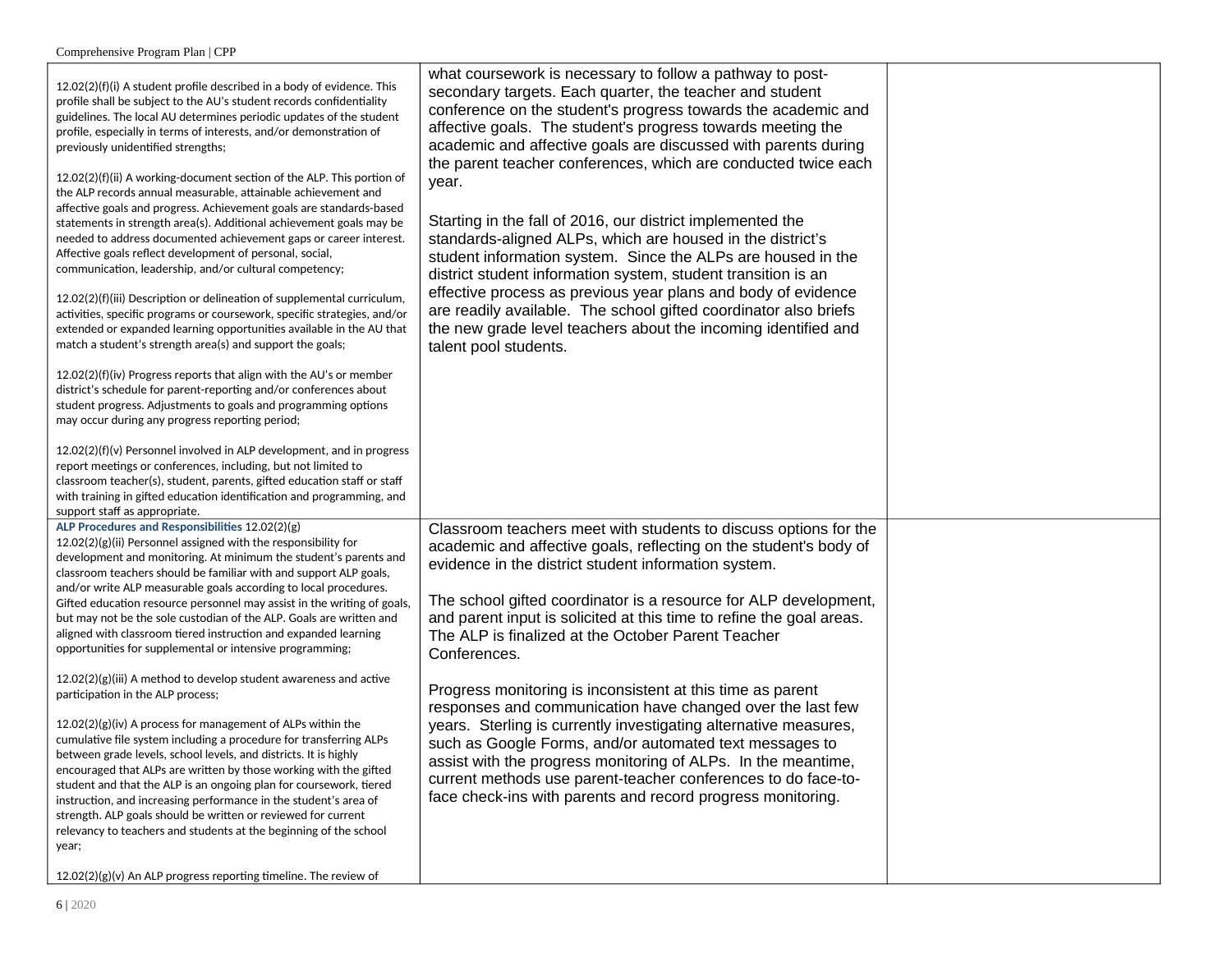| progress integrates with ongoing conference or reporting periods of<br>the district. It is highly encouraged that ALPs be student-led at the<br>secondary level; and                                                                                                                                                                                                                                                                                                                                                                                                                                                                                                                                  |                                                                                                                                                                                                                                                                                                                                                                                                                                                                                                                                                                                                                                                                     |  |
|-------------------------------------------------------------------------------------------------------------------------------------------------------------------------------------------------------------------------------------------------------------------------------------------------------------------------------------------------------------------------------------------------------------------------------------------------------------------------------------------------------------------------------------------------------------------------------------------------------------------------------------------------------------------------------------------------------|---------------------------------------------------------------------------------------------------------------------------------------------------------------------------------------------------------------------------------------------------------------------------------------------------------------------------------------------------------------------------------------------------------------------------------------------------------------------------------------------------------------------------------------------------------------------------------------------------------------------------------------------------------------------|--|
| $12.02(2)(g)(vi)$ A system to show evidence of parent engagement and<br>input in ALP development and in the review of progress. Evidence<br>may include, but is not limited to: signature, electronic signature or<br>checkbox of involvement, checklist, or other assurance supporting the                                                                                                                                                                                                                                                                                                                                                                                                           |                                                                                                                                                                                                                                                                                                                                                                                                                                                                                                                                                                                                                                                                     |  |
| student's growth. If after 3 documented attempts to contact the<br>parents for signature, no parental signature is obtained, school<br>personnel shall continue with ALP implementation and continue to<br>engage parents in the process.                                                                                                                                                                                                                                                                                                                                                                                                                                                             |                                                                                                                                                                                                                                                                                                                                                                                                                                                                                                                                                                                                                                                                     |  |
| Programming 12.02(2)(h)<br>12.02(2)(h)(i) The program plan shall describe the programming<br>components, options, and strategies that will be implemented by the<br>AU and schools to appropriately address the educational needs of<br>gifted students. Programming shall match the academic strengths and<br>interests of the gifted student. Other educational or affective needs<br>shall be addressed according to the individual student's profile.<br>Programming components, options, and strategies shall include, but<br>need not be limited to:<br>12.02(2)(h)(i)(A) Alignment of the gifted student's assessment data<br>and ALP goals to programming options in the areas of giftedness; | The majority of the gifted and talent pool students are identified in<br>reading and/or math. At the elementary level, gifted and talent<br>pool students are grouped by readiness level, allowing for a<br>quicker pace and more depth and complexity of study. In<br>January 2016, the district K-12 teachers received professional<br>development (3.5 hrs) in depth and complexity. The district plans<br>to continue depth and complexity professional development. The<br>middle school clusters the students, whereas the high schools<br>offer advanced courses, AP classes, and concurrent enrollment,<br>both onsite, and at Northeastern Junior College. |  |
| 12.02(2)(h)(i)(B) Structures or type of delivery by which gifted<br>students are served at the different school levels (e.g., the general<br>classroom, resource location, small instructional group, and/or<br>pullout for direct and extended instruction aligned to strength area);<br>12.02(2)(h)(i)(C) Support in differentiated instruction and methods<br>(e.g., acceleration, cluster grouping and higher order thinking skills);                                                                                                                                                                                                                                                             | Many elementary students and parents attend the<br>Northeast BOCES and East Central BOCES Ultimate<br>Celebration held each spring at Northeastern Junior College. A<br>few high school students have attended the annual Ultimate<br>Scavenger Hunt.                                                                                                                                                                                                                                                                                                                                                                                                               |  |
| 12.02(2)(h)(i)(D) Affective and guidance support systems (e.g., social<br>skills training, early college and career planning);<br>12.02(2)(h)(i)(E) Diverse content options provided for gifted students<br>in their areas of strength (e.g., mentorship, Socratic seminars,<br>advanced math, honors courses);                                                                                                                                                                                                                                                                                                                                                                                       | The district has focused to improve ALPs, with the fall of 2016<br>being the implementation of the standards-aligned ALP using the<br>district student information system. Each student's academic<br>and affective goal was developed through the input of teachers,<br>parents, and the student. Since the academic goal is standards-                                                                                                                                                                                                                                                                                                                            |  |
| 12.02(2)(h)(i)(F) The means by which articulation for preschool (if<br>applicable) through grade 12 is planned and implemented;                                                                                                                                                                                                                                                                                                                                                                                                                                                                                                                                                                       | aligned, in most cases, this goal is being implemented in the<br>classroom of the strength area. The affective goal is<br>implemented through various avenues, including advisors,                                                                                                                                                                                                                                                                                                                                                                                                                                                                                  |  |
| 12.02(2)(h)(i)(G) Pre-collegiate and/or pre-advanced placement<br>support;                                                                                                                                                                                                                                                                                                                                                                                                                                                                                                                                                                                                                            | counselors, or classroom teachers.                                                                                                                                                                                                                                                                                                                                                                                                                                                                                                                                                                                                                                  |  |
| 12.02(2)(h)(i)(H) ALP development and reviews conducted through<br>the collaborative efforts of the teacher(s), other school personnel (as<br>needed), parents and the student (as appropriate);                                                                                                                                                                                                                                                                                                                                                                                                                                                                                                      | All students in grades K-10 take the NWEA MAP assessment in<br>reading and math, each fall and spring, thus allowing the student,<br>teacher, and parents to monitor the student's achievement<br>(including percentile rank) and growth. Teachers utilize the                                                                                                                                                                                                                                                                                                                                                                                                      |  |
| 12.02(2)(h)(i)(I) Post-secondary options available to gifted students.                                                                                                                                                                                                                                                                                                                                                                                                                                                                                                                                                                                                                                | NWEA Learning Continuum to supplement the curriculum.                                                                                                                                                                                                                                                                                                                                                                                                                                                                                                                                                                                                               |  |
| 12.02(2)(h)(i)(J) Concurrent enrollment opportunities, if indicated by a<br>gifted child's ALP or ICAP. To be considered in an ALP, the AU shall<br>consider the student's need for appropriate concurrent enrollment,                                                                                                                                                                                                                                                                                                                                                                                                                                                                                | Programming is articulated across grade levels through<br>programming options listed in the MTSS Handbook, along with                                                                                                                                                                                                                                                                                                                                                                                                                                                                                                                                               |  |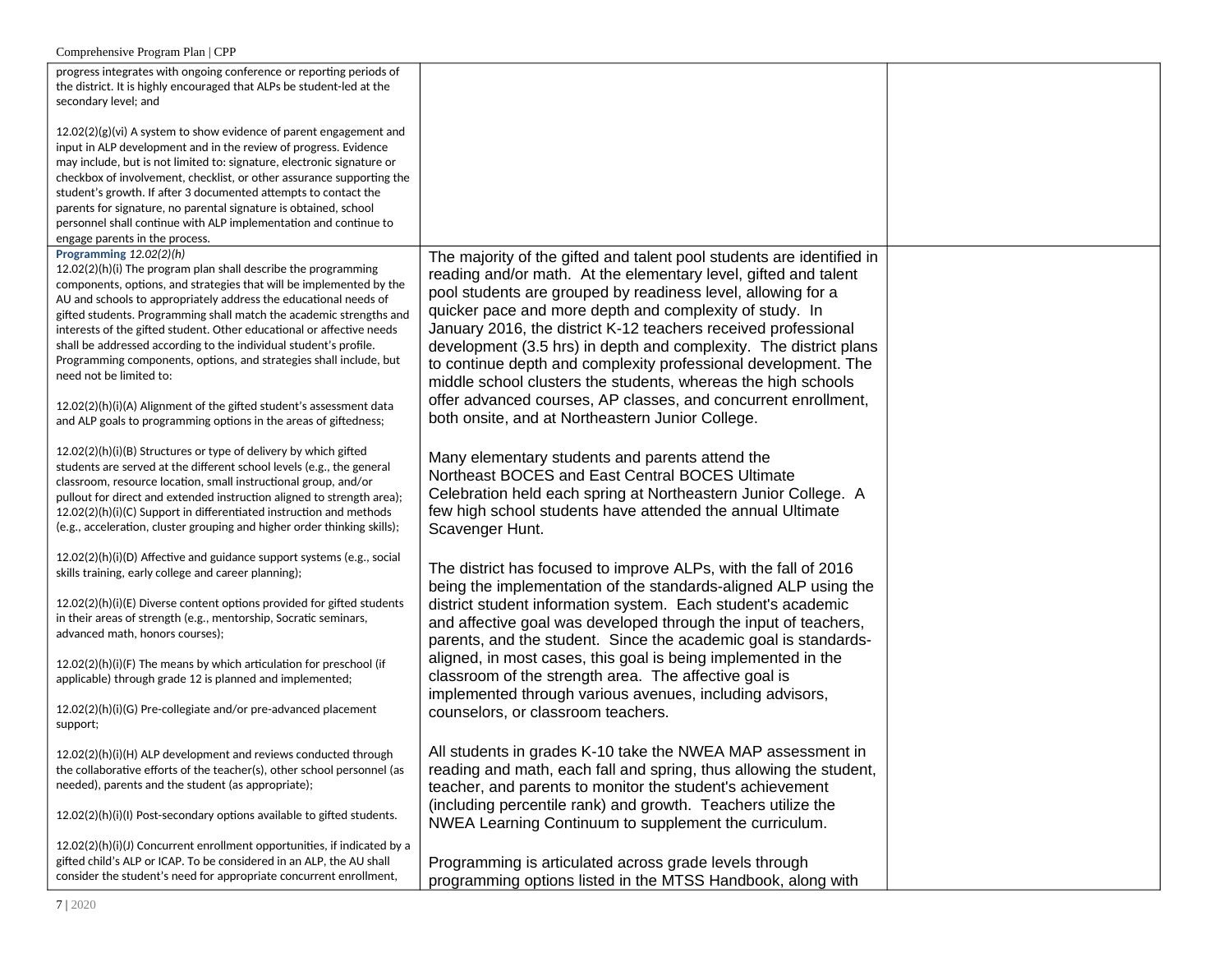| available options, funding, and requirement for administrative<br>approval.                                                                                                                                                                                                      |                                                                                                                                                                                                                                                                                                                                                                                                             |  |
|----------------------------------------------------------------------------------------------------------------------------------------------------------------------------------------------------------------------------------------------------------------------------------|-------------------------------------------------------------------------------------------------------------------------------------------------------------------------------------------------------------------------------------------------------------------------------------------------------------------------------------------------------------------------------------------------------------|--|
| 12.02(2)(h)(ii) Students identified with exceptional ability require<br>provisions to develop the areas of strength over time. When<br>underachievement and/or motivational issues are observed behaviors<br>in a gifted student, the ALP team, child study team, or review team | documentation of programming in each student's ALP. When a<br>student is underachieving, the student's MTSS committee<br>convenes to problem solve steps to improve the student's<br>achievement.                                                                                                                                                                                                           |  |
| shall problem solve in collaboration with the family, the student, and<br>appropriate staff.                                                                                                                                                                                     | In past years, we have had staff trained from William and Mary in<br>the implementation of Great Books. All of our elementary<br>schools have implemented Great Books. The Gifted Education<br>Regional Consultant has also provided Depth & Complexity and<br>basic gifted training for Induction teachers in the district.                                                                                |  |
|                                                                                                                                                                                                                                                                                  | For the past two years, the district has provided summer<br>coursework in June for elementary gifted and talent pool<br>students. Seventy-seven students participated in the June 2016<br>coursework, which included music, computer coding, and STEM<br>projects. In consecutive years, participation has varied, but a<br>minimum of thirty students per summer have been served<br>through this program. |  |
|                                                                                                                                                                                                                                                                                  | Also, for the past two years, the middle school level has<br>implemented an enrichment block for every student, allowing<br>students to study an area of interest in their strength area.<br>Middle schools also include the talent areas of band, jazz band,<br>art, drama, choir, and student council.                                                                                                    |  |
|                                                                                                                                                                                                                                                                                  | The district high schools offer advanced classes, Advanced<br>Placement courses, and Concurrent Enrollment courses, onsite<br>at the high school, and at Northeastern Junior College. There<br>are numerous clubs, including FFA, Student Council, FCCLA,<br>FBLA, Band, Choir, Drama, Technology, and Art for students to<br>participate in.                                                               |  |
|                                                                                                                                                                                                                                                                                  | The high school counselors and advisors coordinate college<br>representative visits, scholarship information, and coursework<br>selection. Implementation of the texts Fighting Invisible<br>Tigers and Gifted Teen Survival Guide started in the fall of 2016.                                                                                                                                             |  |
| Evaluation and Accountability Procedures 12.02(2)(i)<br>The comprehensive program plan shall describe the AU's procedures<br>for evaluation and accountability including, but not limited to:                                                                                    | For the past two years, the gifted addendum has been embedded<br>in the district Unified Improvement Plan. The gifted director<br>presents information to the district's Administrative Council each                                                                                                                                                                                                        |  |
| 12.02(2)(i)(i) Unified improvement plan addendum methods by which<br>gifted student performance is monitored and measured for continual<br>learning progress and how such methods align with the state                                                                           | month, Board of Education annually, and the district MTSS<br>Committee as needed. The gifted director presents to the<br>schools' staff or leadership teams as requested.                                                                                                                                                                                                                                   |  |
| accreditation process (e.g., annual UIP gifted education addendum,<br>multi-district/BOCES summary, intervention progress monitoring data                                                                                                                                        |                                                                                                                                                                                                                                                                                                                                                                                                             |  |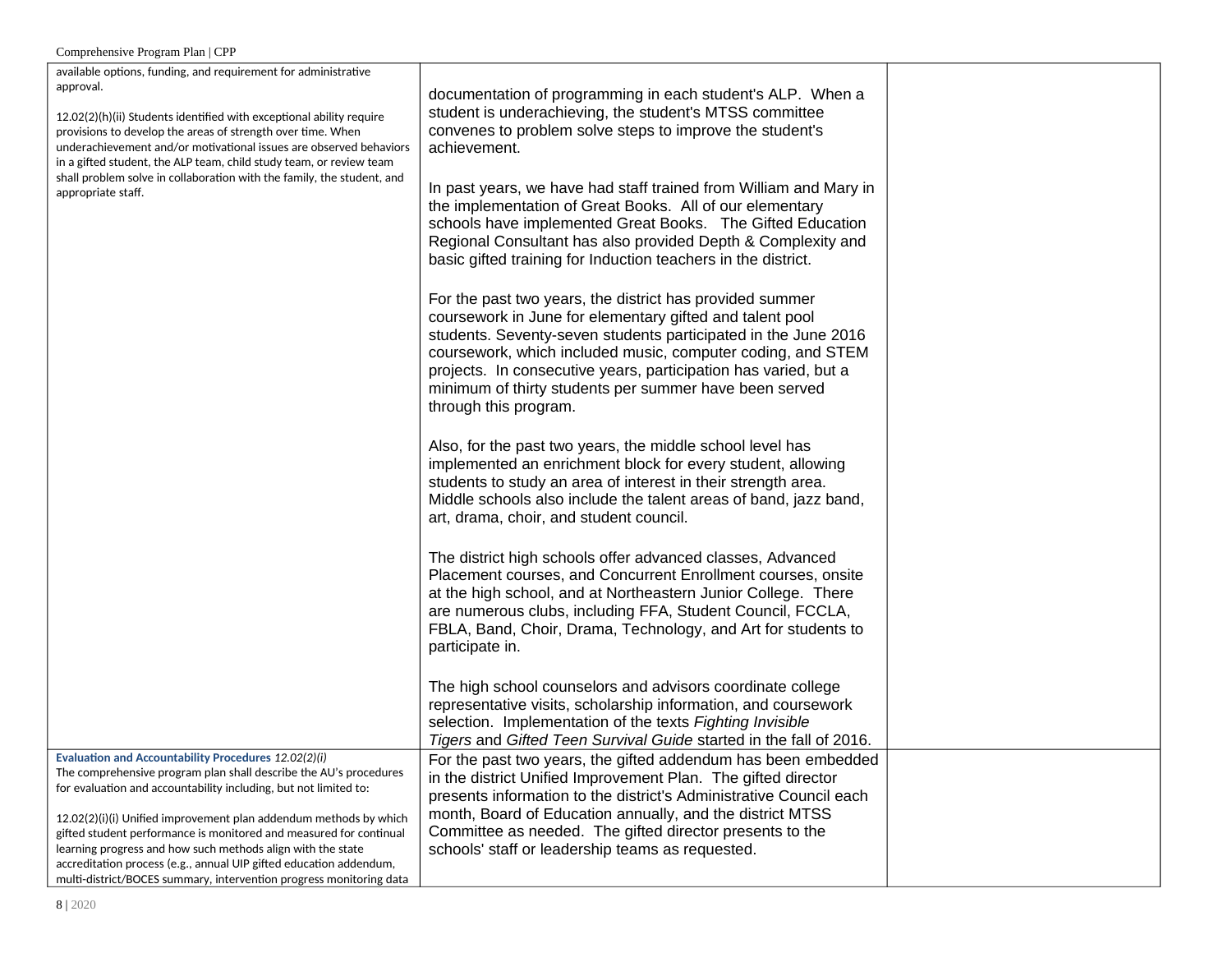| sources, ALP goals, and performance, district, and/or state<br>assessment data). These methods include UIP elements such as<br>annual gifted student performance target(s) and an action plan to<br>meet the target(s) and a timeline to report on progress toward<br>targets;<br>12.02(2)(i)(ii) Methods by which student affective growth is<br>monitored and measured for continual development (e.g., rubrics for<br>personal journals and anecdotal data, student surveys, demonstration<br>of self-advocacy, and student career and/or college plans);<br>12.02(2)(i)(iii) Methods for ensuring that gifted student performance<br>(achievement and growth) and reporting are consistent with state<br>accreditation and accountability requirements (i.e., disaggregation of<br>state assessment data for gifted students, identification of<br>discrepancies in the data, goal setting and demonstration of<br>achievement and growth); and<br>12.02(2)(i)(iv) Methods for self-evaluation of the gifted program<br>including a schedule for periodic feedback and review (e.g., review of<br>gifted policy, goals, identification process, programming components,<br>personnel, budget and reporting practices, and the impact of gifted<br>programming on student achievement and progress); and<br>12.02(2)(i)(v) Methods by which parents, educators, and other<br>required persons are informed about the methods described in<br>12.02(2)(i)(i-iv) above. | The student's affective growth is monitored and measured with<br>the student's teacher to ensure continual development.<br>Gifted student achievement and growth data are disaggregated<br>for reporting through Alpine Achievement and NWEA websites.<br>A student, teacher, and parent survey was last conducted in<br>January of 2015, highlighting areas of strengths and areas<br>needing improvement. Our last Colorado Gifted Education<br>Review was conducted on February 18-19, 2015. One<br>immediate outcome of this review was the implementation of<br>school gifted coordinators in each district school. Each<br>coordinator received CDE identification training, along with CDE<br>standards-aligned training.                                                                                                                                                                                                                                                                                                                                                                                                               |                                                                                                                                                                                                                                                                                                                                                                                                                                                                                                                                                                                                                                                                                                                                                                                                                                                                                                                                                                                                                                                                                                               |
|--------------------------------------------------------------------------------------------------------------------------------------------------------------------------------------------------------------------------------------------------------------------------------------------------------------------------------------------------------------------------------------------------------------------------------------------------------------------------------------------------------------------------------------------------------------------------------------------------------------------------------------------------------------------------------------------------------------------------------------------------------------------------------------------------------------------------------------------------------------------------------------------------------------------------------------------------------------------------------------------------------------------------------------------------------------------------------------------------------------------------------------------------------------------------------------------------------------------------------------------------------------------------------------------------------------------------------------------------------------------------------------------------------------------------------------------------------------------------|------------------------------------------------------------------------------------------------------------------------------------------------------------------------------------------------------------------------------------------------------------------------------------------------------------------------------------------------------------------------------------------------------------------------------------------------------------------------------------------------------------------------------------------------------------------------------------------------------------------------------------------------------------------------------------------------------------------------------------------------------------------------------------------------------------------------------------------------------------------------------------------------------------------------------------------------------------------------------------------------------------------------------------------------------------------------------------------------------------------------------------------------|---------------------------------------------------------------------------------------------------------------------------------------------------------------------------------------------------------------------------------------------------------------------------------------------------------------------------------------------------------------------------------------------------------------------------------------------------------------------------------------------------------------------------------------------------------------------------------------------------------------------------------------------------------------------------------------------------------------------------------------------------------------------------------------------------------------------------------------------------------------------------------------------------------------------------------------------------------------------------------------------------------------------------------------------------------------------------------------------------------------|
| Personnel 12.02(2)(j)<br>12.02(2)(j)(i) The program plan shall describe the personnel who<br>provide instruction, counseling, coordination and other programming<br>for gifted students. Personnel shall be knowledgeable in the<br>characteristics, differentiated instructional methods and<br>competencies in the special education of gifted students. Qualified<br>personnel with endorsement or an advanced degree in gifted<br>education are preferred in specific programs and classrooms<br>consisting of mainly gifted students. Beginning with the 2010-2011<br>school year, every AU shall employ or contract with a person who is<br>responsible for:<br>12.02(2)(j)(i)(A) Management of the program plan;<br>12.02(2)(j)(i)(B) Professional development activities, the purposes of<br>which are:<br>12.02(2)(j)(i)(B)(I) To improve and enhance the skills, knowledge and<br>expertise of teachers and other personnel who provide instruction<br>and other supportive services to gifted students; and<br>$12.02(2)(i)(i)(B)(II)$ To increase, to the extent practicable, the number<br>of qualified personnel providing instruction to gifted students.<br>12.02(2)(j)(ii) The AU shall make good faith effort to hire and retain on<br>at least a halftime basis one qualified person to administer and<br>monitor the implementation of the AU's gifted program.                                                                                      | The district has four qualified staff in gifted education; three staff<br>members are school gifted coordinators and the fourth staff<br>member is the district gifted director for the administrative unit.<br>Each gifted coordinator was trained by CDE in identification and<br>standards-aligned ALPs in 2015 and 2016. The gifted<br>coordinator is a member of the school's MTSS team, being a key<br>resource for gifted student identification, ALP development,<br>programming, and progress monitoring. Information related to<br>program coursework to develop qualified personnel is shared<br>with staff.<br>Each year, two to three gifted coordinators attend the CAGT<br>conference. Following this conference, each district teacher is<br>invited to an afterschool professional development session when<br>the coordinators share information learned at the conference.<br>The district gifted director attends the state level director<br>meetings and the annual CAGT Conference as able.<br>Classroom teachers are highly qualified and paraprofessionals<br>do not serve in a teaching role for gifted instruction. | Sterling School district intends to offer additional<br>professional development opportunities through<br>remote and live instruction offered in partnership<br>with the Northeast GERC and Northeastern Junior<br>College to provide for undergraduate credit.<br>Topics included will focus on affective needs of<br>gifted students and remote teaching strategies,<br>including Depth & Complexity options.<br>Step one: Assess staff needs in the Fall of<br>each year through an online survey (GT<br>Director) and utilizing input from school GT<br>Coordinators.<br>Step two: Work with Northeast GERC and<br>NJC to establish one or two course offerings<br>for the year covering affective needs of<br>gifted students, remote teaching strategies,<br>and/or Depth & Complexity in the classroom<br>(GERC, GT Director, school GT Coordinators).<br>Step three: Offer at least one PD<br>$\bullet$<br>opportunity in the Spring each year.<br>Step four: Evaluate effectiveness of PD<br>opportunities through follow up surveys and<br>feedback (GERC, GT Director, school GT<br>Coordinators). |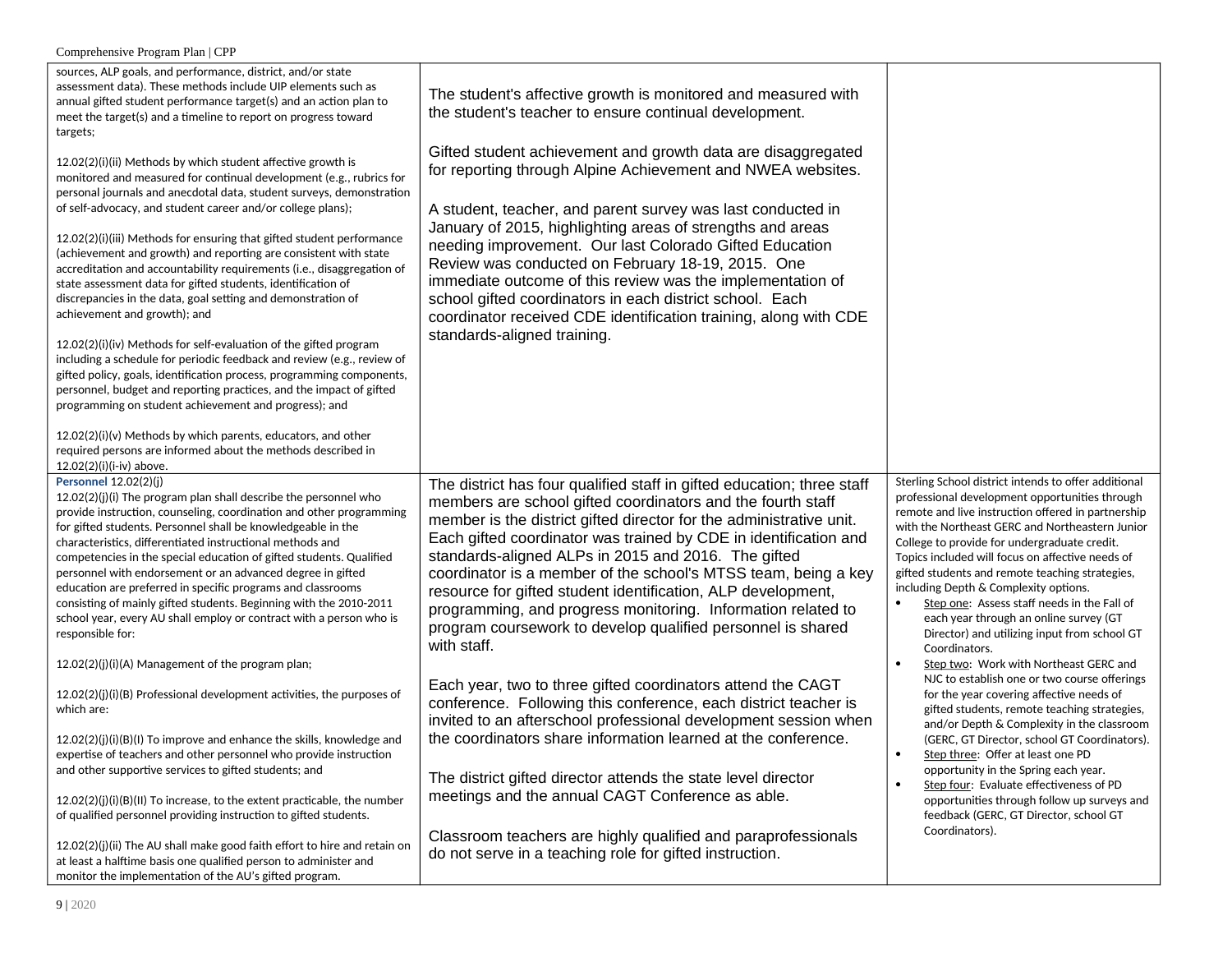| 12.02(2)(j)(iii) Administrative units should consider employing<br>sufficient personnel for ALP writing and monitoring, and<br>differentiated instruction for gifted students.<br>12.02(2)(j)(iv) Administrative units should collaborate with<br>universities and colleges for the development of qualified personnel.<br>$12.02(2)(j)(v)$ Personnel responsible for the instruction and learning of<br>gifted students in core academic areas must meet the requirements<br>under federal law for highly qualified teachers.<br>12.02(2)(i)(vi) Paraprofessionals may serve in supportive roles, but                                                                                                                                                                                                                                                              | Depth and complexity professional development (3.5 hours) was<br>provided for all district teachers, K-12 on a regular basis. Depth<br>and complexity icon cards, along with Q3 differentiation cards,<br>were purchased for implementation at each school.                                                                                                                                                                                                                                                                                                                                                                                                                           |  |
|---------------------------------------------------------------------------------------------------------------------------------------------------------------------------------------------------------------------------------------------------------------------------------------------------------------------------------------------------------------------------------------------------------------------------------------------------------------------------------------------------------------------------------------------------------------------------------------------------------------------------------------------------------------------------------------------------------------------------------------------------------------------------------------------------------------------------------------------------------------------|---------------------------------------------------------------------------------------------------------------------------------------------------------------------------------------------------------------------------------------------------------------------------------------------------------------------------------------------------------------------------------------------------------------------------------------------------------------------------------------------------------------------------------------------------------------------------------------------------------------------------------------------------------------------------------------|--|
| may not be the sole instructional provider, nor may such<br>paraprofessionals be funded using state gifted education funds.                                                                                                                                                                                                                                                                                                                                                                                                                                                                                                                                                                                                                                                                                                                                         |                                                                                                                                                                                                                                                                                                                                                                                                                                                                                                                                                                                                                                                                                       |  |
| $12.02(2)(j)(vii)$ The program plan shall also indicate the content of and<br>means by which the AU supports the acquisition and/or improvement<br>of the knowledge and competencies of personnel through<br>appropriate professional development relating to the instruction,<br>programming and counseling for gifted students. (e.g., induction and<br>in-service programs, job-embedded training and coaching, gifted<br>education workshops or institutes and college coursework). Key topics<br>should include, but need not be limited to, gifted characteristics and<br>myths, differentiated instruction, affective needs, counseling, content<br>instructional options and advanced curricular strategies (e.g., higher<br>order thinking strategies).                                                                                                    |                                                                                                                                                                                                                                                                                                                                                                                                                                                                                                                                                                                                                                                                                       |  |
| Budget 12.02(2)(k)<br>$12.02(2)(k)(i)$ The AU shall include in the annual plan a budget for<br>gifted education which reflects the collaborative efforts of the AU and<br>cost of implementing the program elements and the student goals<br>stated in the annual comprehensive program plan. The budget shall<br>detail the funding committed by the AU and funding requested from<br>the Department. Funding committed by the AU shall be an amount<br>determined by the AU to contribute towards the AU's gifted student<br>education program described in the AU's program plan. Funds<br>requested from the Department may be used for:<br>12.02(2)(k)(i)(A) Salaries for appropriately licensed and endorsed<br>personnel primarily serving gifted students (e.g., gifted education<br>directors, coordinators, resource teachers, counselors and teachers of | The district contributes financially to gifted education through the<br>general fund. This is in addition to the state allocation that the<br>district receives for gifted education, along with regional and<br>universal screening and qualified personnel grant funds.<br>School gifted coordinators and the district gifted director receive<br>stipends. After school and summer enrichment courses are<br>offered to the gifted and talent pool students. Students in grades<br>4-8 attend the annual CU Science Explorers each October.<br>Annually, this typically includes 55 students and 11 teachers who<br>receive this instruction and professional development. Many of |  |
| gifted classrooms);<br>12.02(2)(k)(i)(B) Professional development and training relating to<br>gifted education;                                                                                                                                                                                                                                                                                                                                                                                                                                                                                                                                                                                                                                                                                                                                                     | our students take Concurrent Enrollment courses onsite at the<br>high schools or at Northeastern Junior College. Students also<br>participate in the Geography Bee, Spelling Bee, Ultimate<br>Celebration, and Ultimate Scavenger Hunt.                                                                                                                                                                                                                                                                                                                                                                                                                                               |  |
| 12.02(2)(k)(i)(C) Programming options and school counseling or<br>affective guidance specific to gifted students and their ALPs;<br>12.02(2)(k)(i)(D) Materials used in instructional programming for<br>gifted education; and                                                                                                                                                                                                                                                                                                                                                                                                                                                                                                                                                                                                                                      | The gifted coordinators attend CAGT annually. The gifted<br>director attends the state level director meetings, including the<br>CDE Gifted Education Forum. Classroom teachers are invited to<br>take CDE online gifted classes, along with registering for the                                                                                                                                                                                                                                                                                                                                                                                                                      |  |
| 12.02(2)(k)(i)(E) Administrative costs (classified or grant fiscal staff),<br>technology, and equipment necessary for the education of gifted                                                                                                                                                                                                                                                                                                                                                                                                                                                                                                                                                                                                                                                                                                                       | eTips series. District-wide professional development in depth                                                                                                                                                                                                                                                                                                                                                                                                                                                                                                                                                                                                                         |  |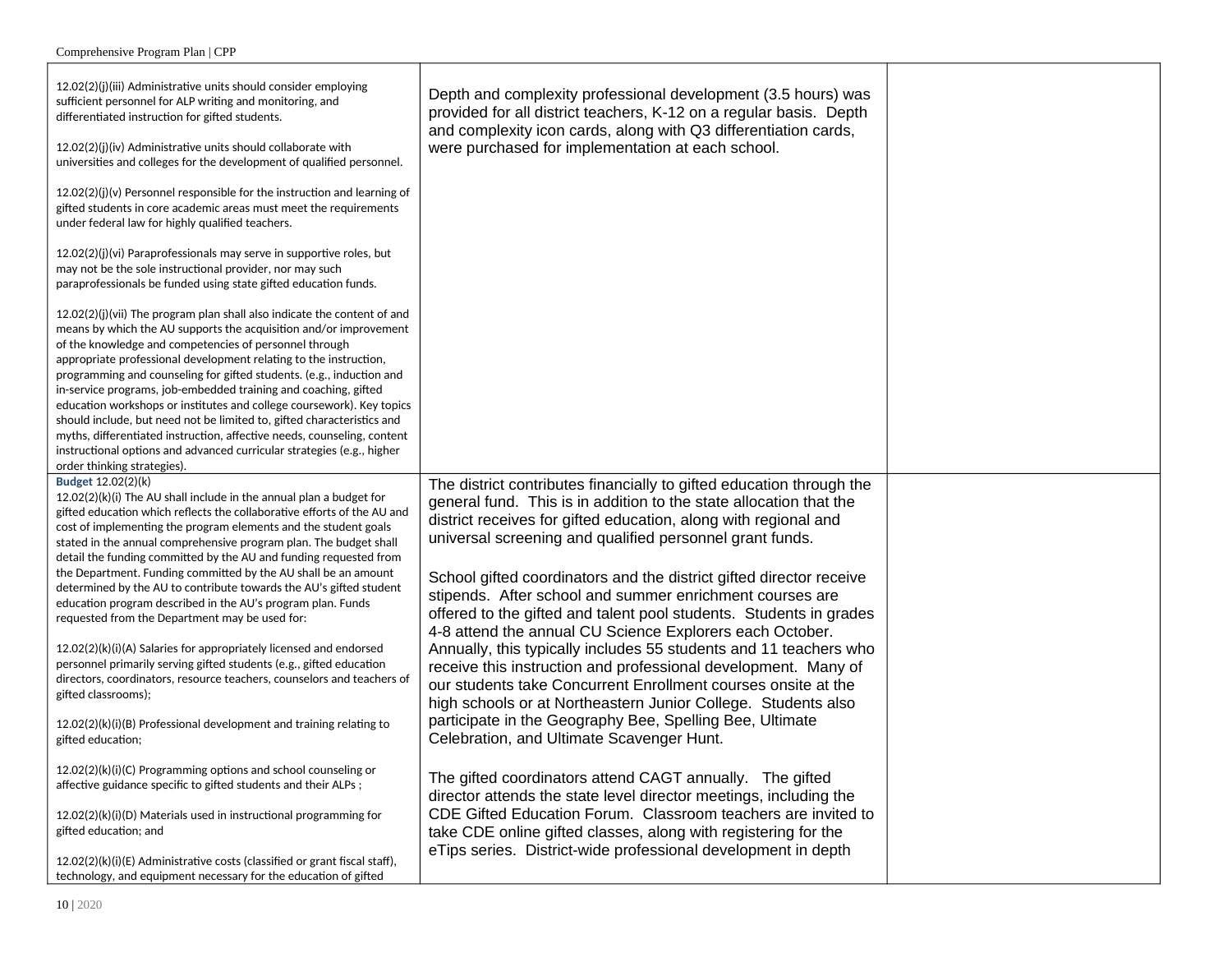| students up to ten percent for any one of these limited expenditures,<br>and, not to collectively exceed twenty percent of the total amount<br>requested from the Department.<br>12.02(2)(k)(ii) Administrative units may contract with other AUs to<br>establish and maintain gifted student programs (e.g., art, music,<br>online coursework, and counseling) for the education of gifted<br>children, sharing costs of student programing in accordance with<br>terms of a contract. This action is optional based upon available AU<br>resources, and subject to AU discretion. An AU with less than six<br>children who need a particular program may purchase services from<br>one or more AUs that provide the appropriate gifted education<br>program for individual or groups of gifted students. Gifted education<br>personnel in these AUs shall collaborate on the content and<br>monitoring of such contracts. | and complexity was implemented in January of 2016.<br>Universal screening occurs in second grade, along with CogAT 7<br>administration throughout the school year for grades K-12, as<br>requested. Gifted Education Scales-3, Scales for Gifted<br>Students, Torrance Creativity, Fighting Invisible Tigers, and The<br>Gifted Teen Survival Guide are purchased each year.<br>Substitutes are provided for teachers to attend professional<br>development. |  |
|-----------------------------------------------------------------------------------------------------------------------------------------------------------------------------------------------------------------------------------------------------------------------------------------------------------------------------------------------------------------------------------------------------------------------------------------------------------------------------------------------------------------------------------------------------------------------------------------------------------------------------------------------------------------------------------------------------------------------------------------------------------------------------------------------------------------------------------------------------------------------------------------------------------------------------|--------------------------------------------------------------------------------------------------------------------------------------------------------------------------------------------------------------------------------------------------------------------------------------------------------------------------------------------------------------------------------------------------------------------------------------------------------------|--|
| Record Keeping 12.05(1)<br>Financial records shall be kept in accordance with generally accepted<br>principles of governmental accounting. Recommended accounting<br>principles are listed in the <b>Financial Policies and Procedures</b><br><u>Handbook.</u>                                                                                                                                                                                                                                                                                                                                                                                                                                                                                                                                                                                                                                                              | You may simply check "yes" if you follow these procedures. If you do not, please<br>explain.<br>$\Box$ Yes                                                                                                                                                                                                                                                                                                                                                   |  |
| $12.05(2)$ Inventory<br>An inventory shall be maintained of all equipment for which funding<br>was received. These records shall be maintained throughout the<br>useful life of the equipment.                                                                                                                                                                                                                                                                                                                                                                                                                                                                                                                                                                                                                                                                                                                              |                                                                                                                                                                                                                                                                                                                                                                                                                                                              |  |
| 12.05(3) Student Education Records<br>The ALP documents shall be part of the student's cumulative<br>education record.                                                                                                                                                                                                                                                                                                                                                                                                                                                                                                                                                                                                                                                                                                                                                                                                      |                                                                                                                                                                                                                                                                                                                                                                                                                                                              |  |
| 12.05(4) Confidentiality of Student Education Records<br>Individually identifiable records of students referred, assessed,<br>evaluated, and/or served through programming for gifted and<br>talented students in any AU shall be held to be confidential and<br>protected in accordance with applicable federal and state laws and<br>regulations. Student records that are collected and/or stored<br>electronically shall be held to current state law and FERPA regulations<br>governing the protection of personally identifiable information and<br>the privacy interests of students.                                                                                                                                                                                                                                                                                                                                |                                                                                                                                                                                                                                                                                                                                                                                                                                                              |  |
| 12.05(5) Maintenance and Destruction of Student Education Records<br>Gifted student education records and ALPs shall be maintained,<br>retained and destroyed consistent with the ongoing system of student<br>record keeping established in the AU, including its member districts or<br>the Charter School Institute for student records, preschool (if<br>applicable) through grade 12.                                                                                                                                                                                                                                                                                                                                                                                                                                                                                                                                  |                                                                                                                                                                                                                                                                                                                                                                                                                                                              |  |
| <b>Procedures for Disagreement 12.06</b><br>The program plan shall describe procedures for resolving<br>disagreements with parents/guardians, or students in regard to<br>identification, programming, and ALPs. The procedures for resolving<br>disagreements shall include, but need not be limited to: a method for<br>the aggrieved individual to express issues and concerns; a means to<br>discuss disagreements in a timely manner with personnel designated                                                                                                                                                                                                                                                                                                                                                                                                                                                         | The parent handbook posted on the district website includes the<br>process for disagreements regarding identification, programming,<br>and ALP issues. Included are:<br>The parent/guardian may appeal decisions of identification<br>$\bullet$<br>(within 10 school days of receiving the letter of                                                                                                                                                         |  |